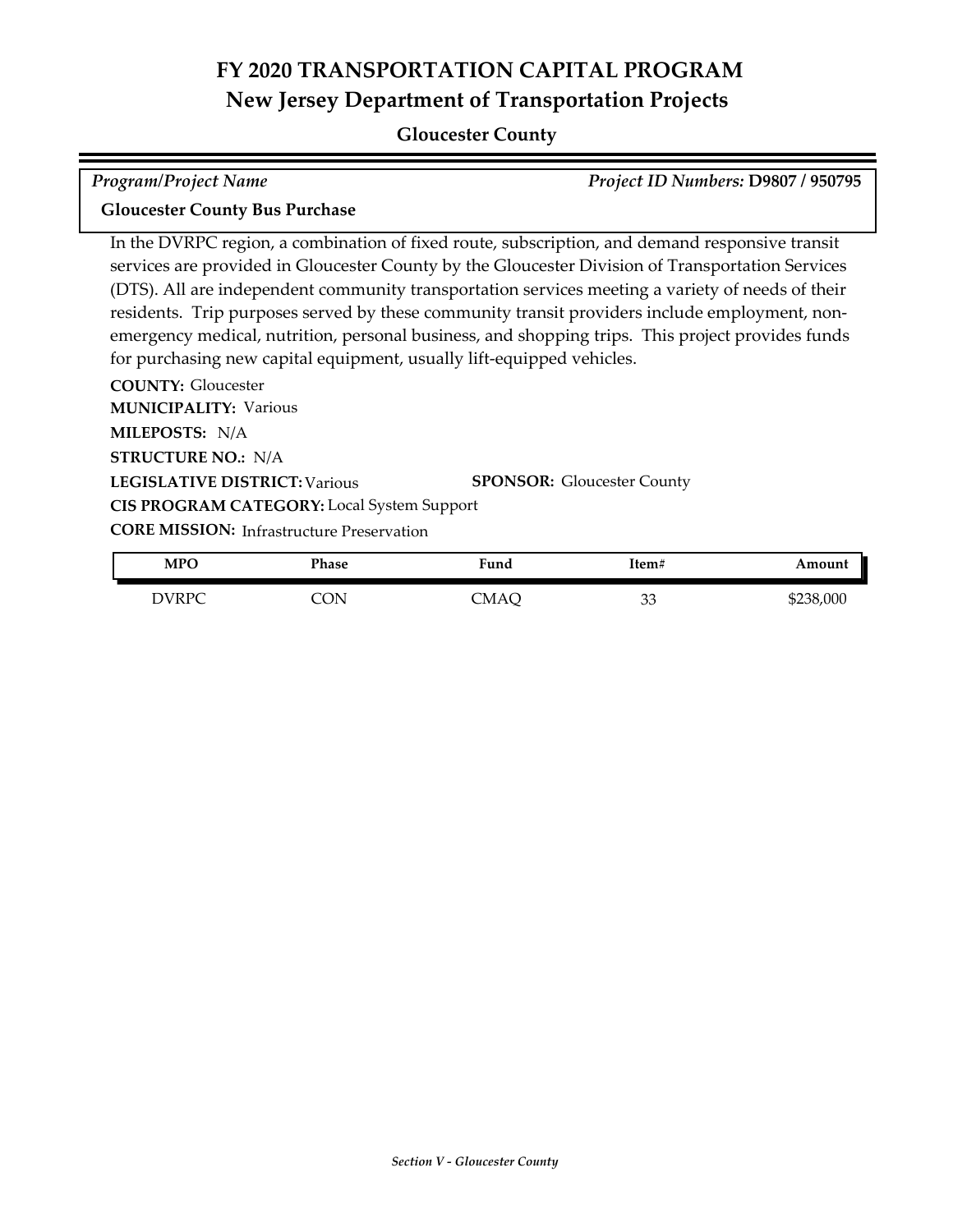## **Gloucester County**

*Program/Project Name Project ID Numbers:* **D1601 / 163170**

### **New Jersey Regional Signal Retiming Initiative**

This project reduces congestion and improves air quality by optimizing progression on signalized 500 and 600 routes in DVRPC's New Jersey counties. These improvements are designed to enhance mobility and promote integrated corridor management strategies. Corridors will be selected by representatives of DVRPC member governments, DVRPC, and NJDOT, with reference to the current Regional Transportation Operations Master Plan and other appropriate data. After obtaining supportive MOUs from signal owner-operators along a selected corridor, signal timing plans will be developed and implemented by consultants to DVRPC for peak hour, off-peak, weekend, event, and emergency operations, as appropriate. After implementation, signal system owner-operators will be responsible for maintaining the timing plan and implementing related physical improvements, if recommended

**COUNTY:** Burlington, Camden, Gloucester, Mercer **MUNICIPALITY: Various** 

**MILEPOSTS:** N/A

**STRUCTURE NO.:** N/A

**LEGISLATIVE DISTRICT:** Various

**SPONSOR:** DVRPC

**CORE MISSION:** Mobility and Congestion Relief **CIS PROGRAM CATEGORY: Congestion Relief** 

| <b>MPO</b>   | Phase     | Fund | Item#    | Amount    |
|--------------|-----------|------|----------|-----------|
| <b>DVRPC</b> | рт с<br>ப | `MAÇ | ĒĦ<br>ىر | \$350,000 |

#### *Program/Project Name Project ID Numbers:* **19375 / 193750**

**Route 322B SB, Retaining Wall @ Raccoon Creek, Priority Repair**

This project will replace an existing failing retaining wall supporting the west side of Rt. 322 Business to the north of Raccoon Creek in Mullica Hill, Harrison Township, Gloucester County. The retaining wall is in poor condition and the Department's Bridge Management System has identified it as a candidate for the replacement.

**COUNTY:** Gloucester

**MUNICIPALITY: Harrison Twp** 

**MILEPOSTS:** 0.60-0.66

**STRUCTURE NO.:** N/A

## **LEGISLATIVE DISTRICT:** 5

**CIS PROGRAM CATEGORY:** Bridge Assets

**CORE MISSION: Infrastructure Preservation** 

| <b>MPO</b>   | Phase      | $\blacksquare$<br>Fund | Item# | Amount      |
|--------------|------------|------------------------|-------|-------------|
| <b>DVRPC</b> | <b>ERC</b> | CT A TE                | 239   | \$2,000,000 |

**SPONSOR:** NJDOT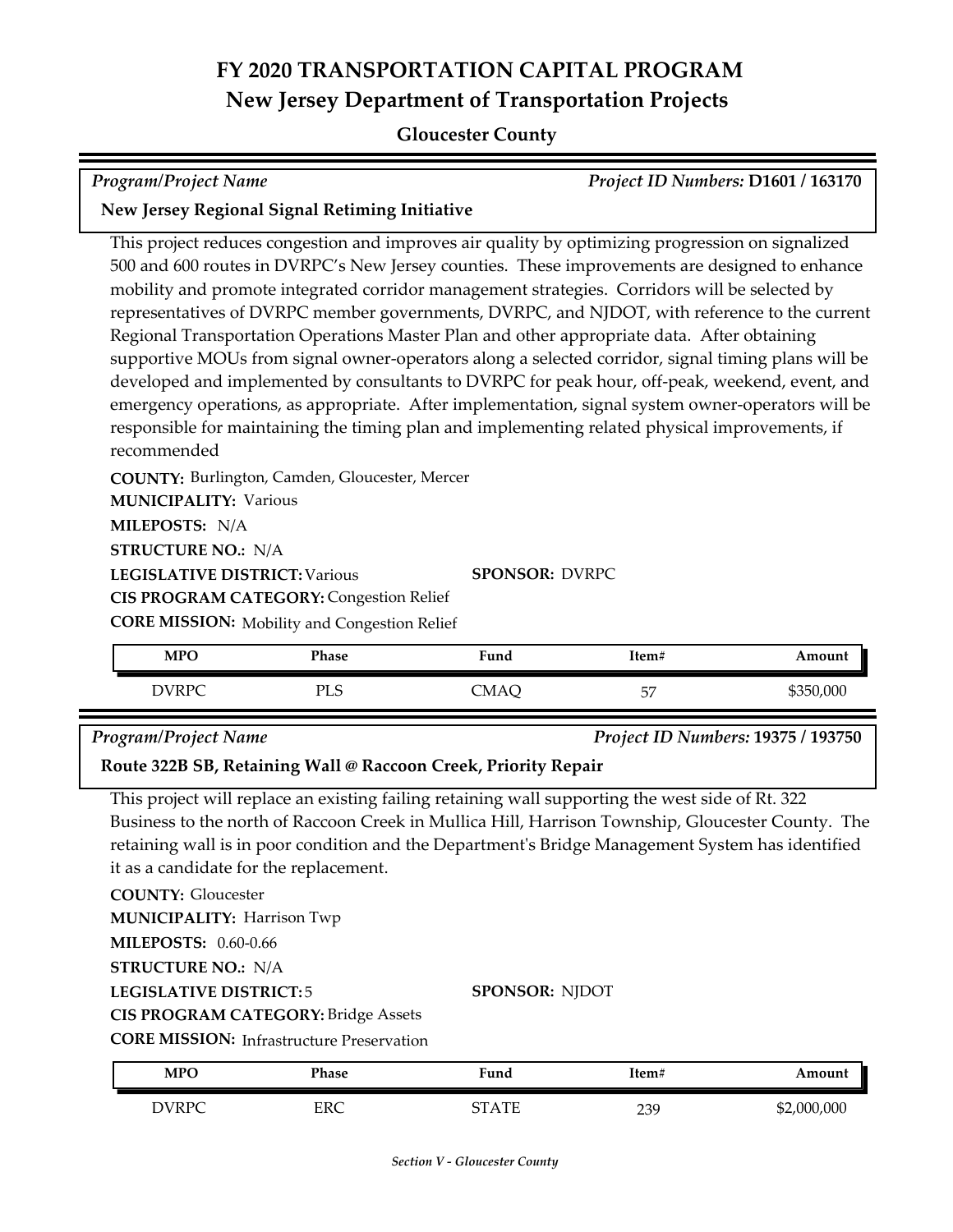## **Gloucester County**

| <b>Program/Project Name</b>                                                                                                                   |                                                                                                                                                             |                                                                                                                                                                                                                                                                                                                                                                                                                                                                                                               |                                                | Project ID Numbers: 12383 / 123830 |
|-----------------------------------------------------------------------------------------------------------------------------------------------|-------------------------------------------------------------------------------------------------------------------------------------------------------------|---------------------------------------------------------------------------------------------------------------------------------------------------------------------------------------------------------------------------------------------------------------------------------------------------------------------------------------------------------------------------------------------------------------------------------------------------------------------------------------------------------------|------------------------------------------------|------------------------------------|
|                                                                                                                                               |                                                                                                                                                             | Route 40, CR 555 Intersection, Operational & Safety Improvements                                                                                                                                                                                                                                                                                                                                                                                                                                              |                                                |                                    |
| <b>COUNTY: Gloucester</b><br><b>MUNICIPALITY: Franklin Twp</b><br><b>STRUCTURE NO.: N/A</b><br><b>LEGISLATIVE DISTRICT:3</b>                  | MILEPOSTS: Rt 40: 30.1 - 30.4, CR 555: 21.4 - 21.6<br><b>CIS PROGRAM CATEGORY: Congestion Relief</b><br><b>CORE MISSION:</b> Mobility and Congestion Relief | The purpose of this project is to address operational, physical, and safety deficiencies at the existing<br>intersection. The project will include improvements to curb lines, the addition of channelization<br>islands, and wider shoulders at the intersection. The geometric improvements will accomodate large<br>trucks for all turning movements. A new traffic signal system, and pedestrian accomodations, will<br>be incoporated in the final design in order to meet the current design standards. | <b>SPONSOR:</b> Franklin Township (Gloucester) |                                    |
| <b>MPO</b>                                                                                                                                    | Phase                                                                                                                                                       | Fund                                                                                                                                                                                                                                                                                                                                                                                                                                                                                                          | Item#                                          | Amount                             |
| <b>DVRPC</b>                                                                                                                                  | <b>ROW</b>                                                                                                                                                  | <b>NHPP</b>                                                                                                                                                                                                                                                                                                                                                                                                                                                                                                   | 121                                            | \$1,500,000                        |
| <b>Program/Project Name</b>                                                                                                                   | Route 40, Elmer Lake to Elmwood Avenue                                                                                                                      |                                                                                                                                                                                                                                                                                                                                                                                                                                                                                                               |                                                | Project ID Numbers: 12413 / 124130 |
| limits.<br><b>COUNTY: Gloucester, Salem</b><br>MILEPOSTS: 20.6-24.8 & 26.0-27.4<br><b>STRUCTURE NO.: N/A</b><br><b>LEGISLATIVE DISTRICT:3</b> | <b>MUNICIPALITY: Upper Pittsgrove Twp, Franklin Twp</b><br><b>CIS PROGRAM CATEGORY: Road Assets</b>                                                         | Initiated from the Pavement Management System, this project will resurface within the project<br><b>SPONSOR: NJDOT</b>                                                                                                                                                                                                                                                                                                                                                                                        |                                                |                                    |
|                                                                                                                                               | <b>CORE MISSION:</b> Infrastructure Preservation                                                                                                            |                                                                                                                                                                                                                                                                                                                                                                                                                                                                                                               |                                                |                                    |
| <b>MPO</b>                                                                                                                                    | Phase                                                                                                                                                       | Fund                                                                                                                                                                                                                                                                                                                                                                                                                                                                                                          | Item#                                          | Amount<br>\$3,508,000              |
| <b>DVRPC</b>                                                                                                                                  | <b>CON</b>                                                                                                                                                  | <b>NHPP</b>                                                                                                                                                                                                                                                                                                                                                                                                                                                                                                   | 122                                            |                                    |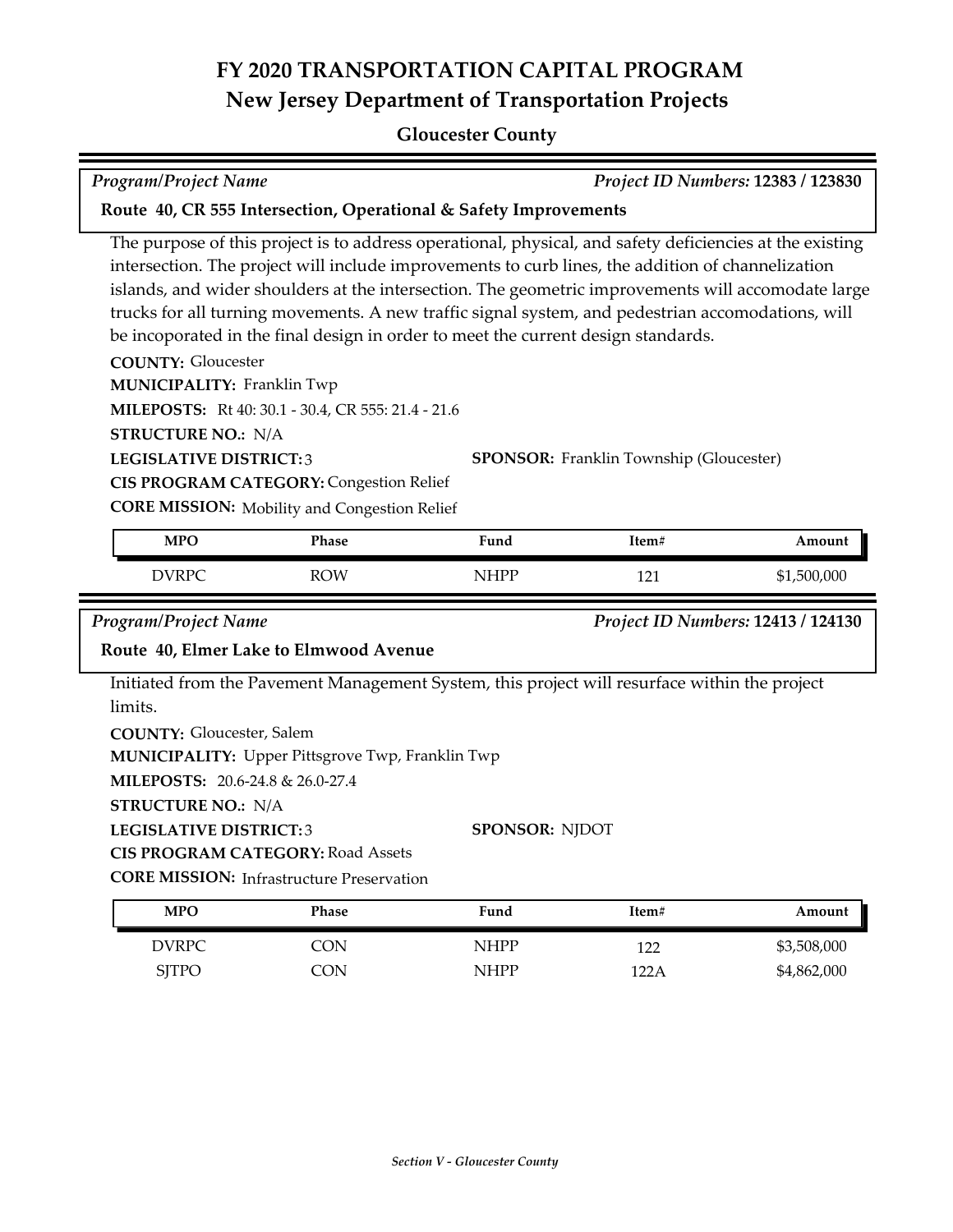## **Gloucester County**

| <b>Program/Project Name</b>                                                                                                                                   |                                                           |                                                                                                                                                                                                                                  |       | Project ID Numbers: 12306 / 123060 |
|---------------------------------------------------------------------------------------------------------------------------------------------------------------|-----------------------------------------------------------|----------------------------------------------------------------------------------------------------------------------------------------------------------------------------------------------------------------------------------|-------|------------------------------------|
|                                                                                                                                                               | Route 42, Kennedy Ave. to Atlantic City Expressway        |                                                                                                                                                                                                                                  |       |                                    |
| <b>COUNTY: Gloucester</b><br><b>MUNICIPALITY: Washington Twp</b><br>MILEPOSTS: 3.4-6.6; 3.4-6.1<br><b>STRUCTURE NO.: N/A</b><br><b>LEGISLATIVE DISTRICT:4</b> | <b>CIS PROGRAM CATEGORY: Road Assets</b>                  | Initiated from the Pavement Management System, this project will resurface, rehabilitate and<br>reconstruct within the project limits. ADA compliance improvements will be included.<br><b>SPONSOR: NJDOT</b>                    |       |                                    |
| <b>MPO</b>                                                                                                                                                    | <b>CORE MISSION: Infrastructure Preservation</b><br>Phase | Fund                                                                                                                                                                                                                             | Item# | Amount                             |
| <b>DVRPC</b>                                                                                                                                                  | <b>CON</b>                                                | <b>NHPP</b>                                                                                                                                                                                                                      | 123   | \$37,000,000                       |
| <b>Program/Project Name</b>                                                                                                                                   | Route 45, Bridge over Woodbury Creek                      |                                                                                                                                                                                                                                  |       | Project ID Numbers: 14348 / 143480 |
| <b>COUNTY: Gloucester</b><br><b>MUNICIPALITY: Woodbury City</b><br>MILEPOSTS: 26.21<br>STRUCTURE NO.: 0810150<br><b>LEGISLATIVE DISTRICT:5</b>                |                                                           | Initiated by the Bridge Management System, the project will replace the structurally deficient and<br>functionally obsolete bridge with a precast concrete Northeast Extreme Tee (NEXT) Beam structure.<br><b>SPONSOR: NJDOT</b> |       |                                    |
| <b>CIS PROGRAM CATEGORY: Bridge Assets</b><br><b>CORE MISSION:</b> Infrastructure Preservation                                                                |                                                           |                                                                                                                                                                                                                                  |       |                                    |
| <b>MPO</b>                                                                                                                                                    | Phase                                                     | Fund                                                                                                                                                                                                                             | Item# | Amount                             |
| <b>DVRPC</b>                                                                                                                                                  | <b>DES</b>                                                | <b>NHPP</b>                                                                                                                                                                                                                      | 124   | \$1,000,000                        |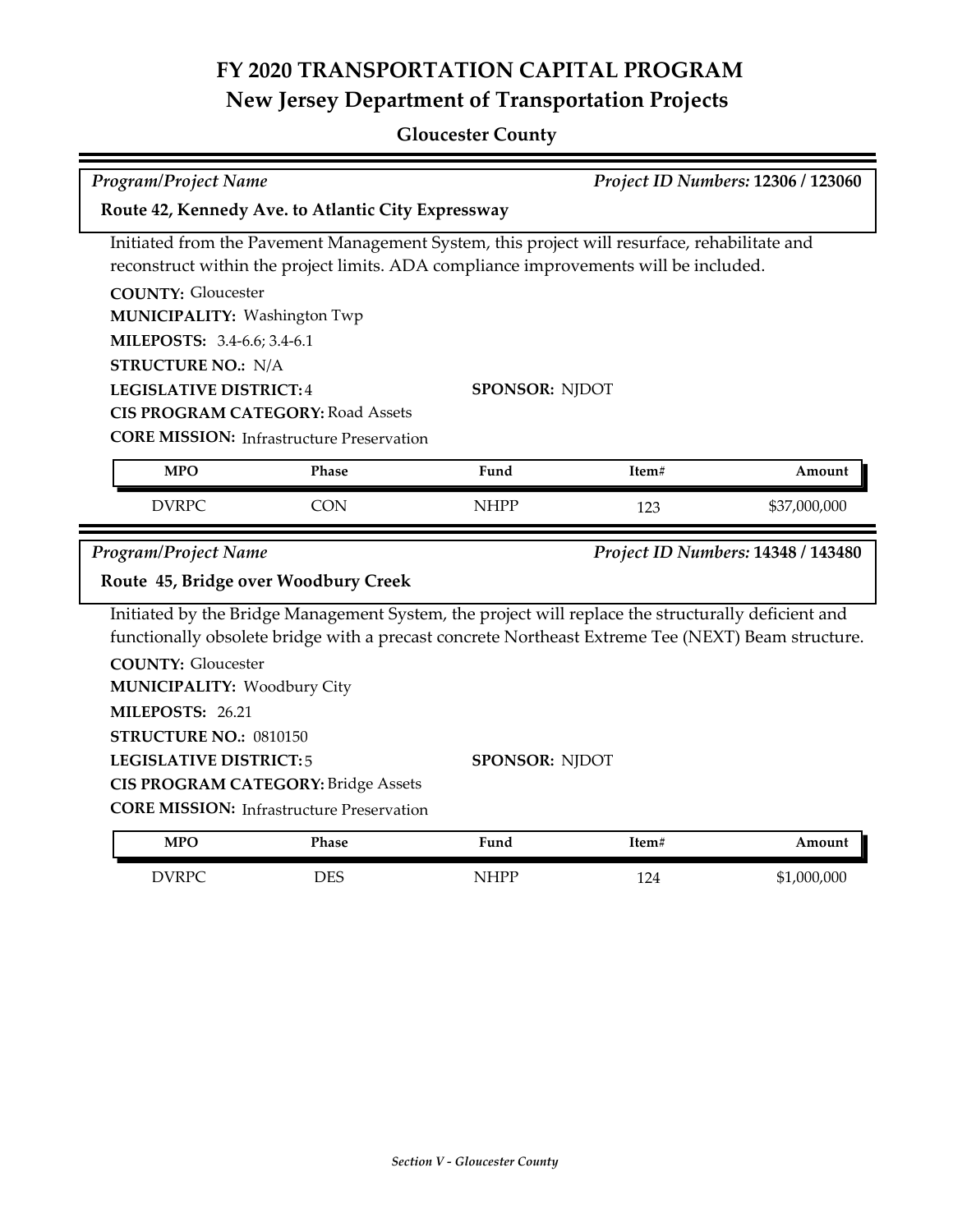## **Gloucester County**

|                                                                                                                                                          | Project ID Numbers: 11371 / 113710<br><b>Program/Project Name</b>                                                                                                                               |                                                                                                                                                                                                                                  |       |                                    |
|----------------------------------------------------------------------------------------------------------------------------------------------------------|-------------------------------------------------------------------------------------------------------------------------------------------------------------------------------------------------|----------------------------------------------------------------------------------------------------------------------------------------------------------------------------------------------------------------------------------|-------|------------------------------------|
| Route 47, Bridge over Big Timber Creek                                                                                                                   |                                                                                                                                                                                                 |                                                                                                                                                                                                                                  |       |                                    |
| <b>COUNTY: Gloucester, Camden</b><br><b>MILEPOSTS: 74.8 - 75.2</b><br>STRUCTURE NO.: 1203153<br><b>LEGISLATIVE DISTRICT:5</b>                            | Management System) within the project limits.<br>MUNICIPALITY: Westville Boro, Brooklawn Boro<br><b>CIS PROGRAM CATEGORY: Bridge Assets</b><br><b>CORE MISSION:</b> Infrastructure Preservation | This project will replace the Route 47 and Route 130 bridges over Big Timber Creek, built in 1934<br>and 1928, respectively. This project will also address drainage issues (identified by the Drainage<br><b>SPONSOR: NJDOT</b> |       |                                    |
| <b>MPO</b>                                                                                                                                               | Phase                                                                                                                                                                                           | Fund                                                                                                                                                                                                                             | Item# | Amount                             |
| <b>DVRPC</b>                                                                                                                                             | <b>DES</b>                                                                                                                                                                                      | STBGP-FLEX                                                                                                                                                                                                                       | 127   | \$3,000,000                        |
|                                                                                                                                                          |                                                                                                                                                                                                 |                                                                                                                                                                                                                                  |       |                                    |
| <b>Program/Project Name</b><br>Route 130, Bridge over Big Timber Creek                                                                                   |                                                                                                                                                                                                 |                                                                                                                                                                                                                                  |       | Project ID Numbers: 14426 / 144260 |
| to the drainage at the site.<br><b>COUNTY:</b> Camden, Gloucester<br>MILEPOSTS: 25.35 - 25.58<br>STRUCTURE NO.: 0818151<br><b>LEGISLATIVE DISTRICT:5</b> | MUNICIPALITY: Brooklawn Boro, Westville Boro<br><b>CIS PROGRAM CATEGORY: Bridge Assets</b><br><b>CORE MISSION:</b> Infrastructure Preservation                                                  | Initiated by the Bridge Management System, this project will replace the structurally deficient and<br>functionally obsolete bridge, built in 1928. Improvements will also be made to the approaches, and<br>SPONSOR: NJDOT      |       |                                    |
| <b>MPO</b>                                                                                                                                               | Phase                                                                                                                                                                                           | Fund                                                                                                                                                                                                                             | Item# | Amount                             |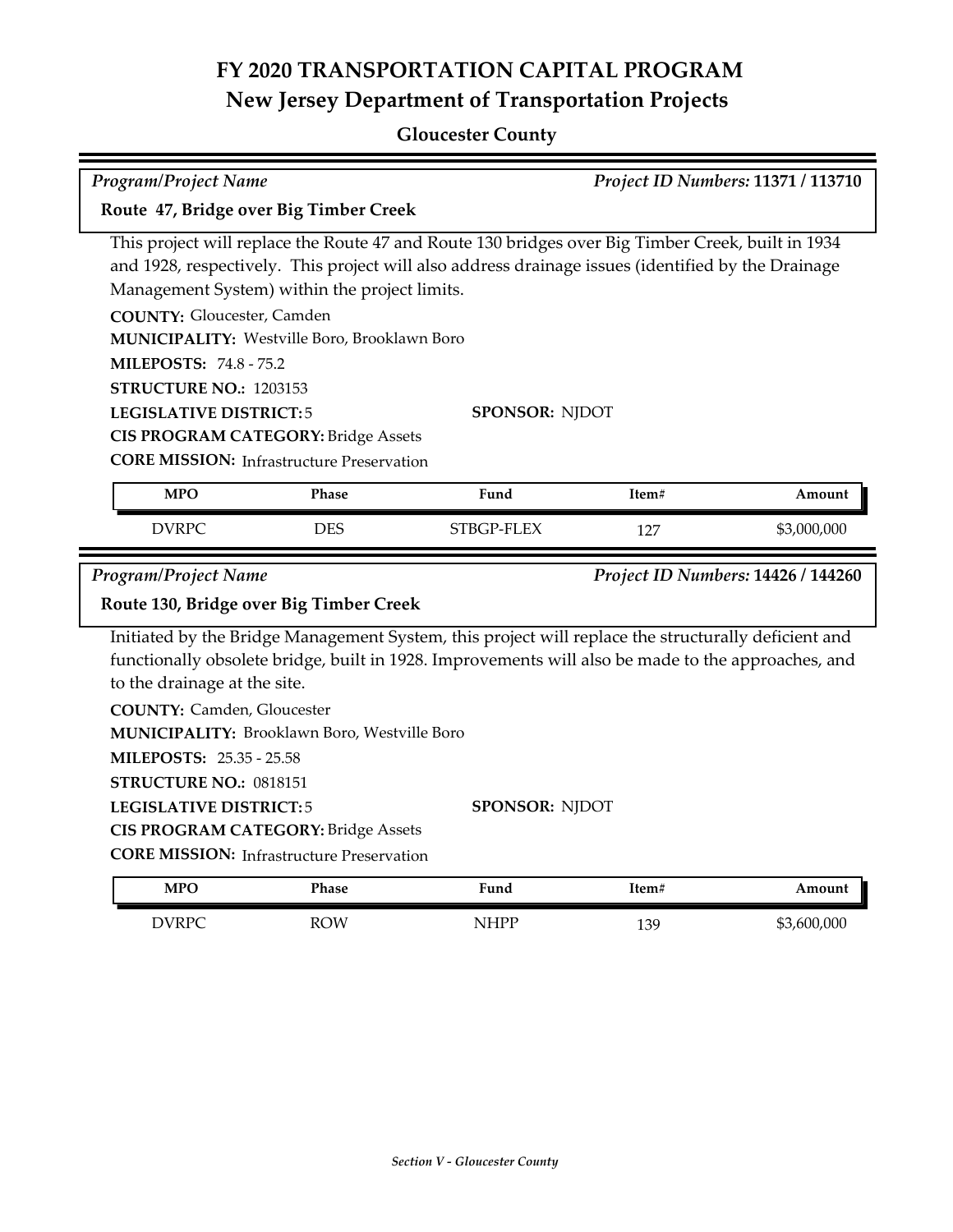## **Gloucester County**

| <b>Program/Project Name</b> | Project ID Numbers: 11414 / 114140 |
|-----------------------------|------------------------------------|

### **Route 130, Plant Street to High Hill Road (CR 662)**

Initiated by the Pavement Management System, this project consists of milling, resurfacing, reconstructing and rehabilitating certain sections within the project limits, replacing substandard guiderail, installing ADA-compliant curb ramps and correcting substandard geometric deficiencies. The pavement will be resurfaced within the entire project limits, with milling and paving on the mainline and shoulders. A small portion of the roadway is identified for reconstruction and the US 130 over Salem Canal concrete culvert will also be repaired.

**COUNTY:** Salem, Gloucester

**MUNICIPALITY:** Logan Twp, Pennsville Twp, Oldmans Twp, Carneys Point Twp

**MILEPOSTS:** 0.2-10.98

**STRUCTURE NO.: Various** 

**LEGISLATIVE DISTRICT:** 3

**SPONSOR:** NJDOT

**CORE MISSION:** Infrastructure Preservation **CIS PROGRAM CATEGORY:** Road Assets

| <b>MPO</b>   | Phase | Fund        | Item# | Amount       |
|--------------|-------|-------------|-------|--------------|
| DVRPC.       | CON   | NHPP        | 140   | \$3,115,000  |
| <b>SJTPO</b> | CON   | <b>NHPP</b> | 140A  | \$10,000,000 |